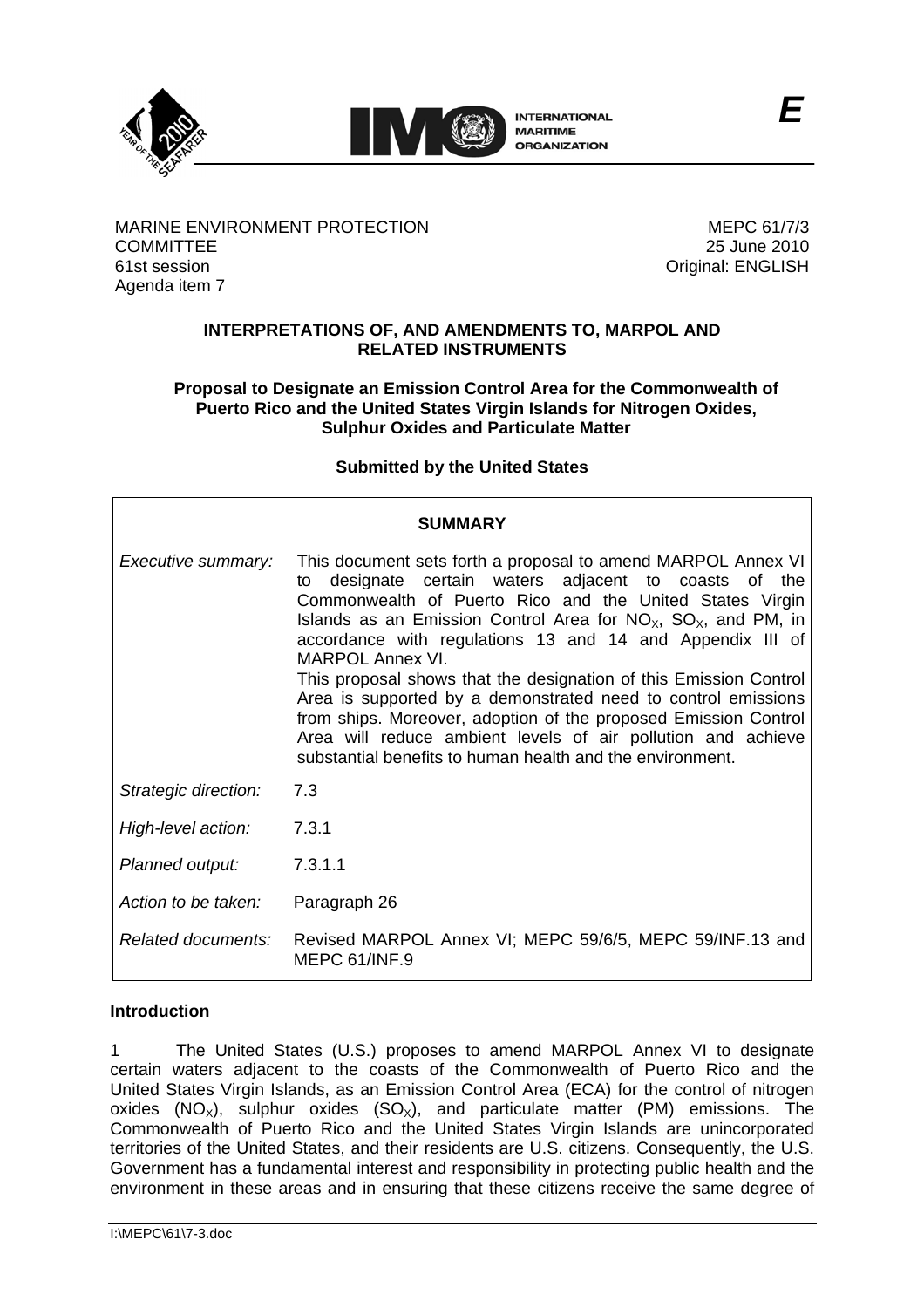protection from ship emissions as that which will be realized for people living under the protection of the recently designated North American ECA. The burden on international shipping as a result of the proposed ECA is expected to be small, while the improvements in air quality and associated health and environmental benefits resulting from designation of this ECA are expected to be significant both within in the proposed area and potentially in downwind areas.

2 Annex 1 to this proposal provides a detailed description and a chart of the proposed ECA. The United States has also prepared draft amendments to MARPOL Annex VI, contained in annex 2 to this proposal, which consist of proposed revisions to regulations 13 and 14 and Appendix VII of Annex VI. Lastly, a detailed description of how the proposal satisfies each of the eight Criteria for Designation of an ECA established under MARPOL Annex VI, Appendix III has been submitted to the Committee as a separate document, MEPC 61/INF.9, herein referred to as the Information Document.

## **Country submitting this ECA Proposal**

This ECA proposal is submitted by the United States. The Commonwealth of Puerto Rico and the United States Virgin Islands are unincorporated territories of the 3 This ECA proposal is submitted by the United States. The Commonwealth of Puerto Rico and the United States Virgin Islands are unincorporated territories of the United States. These islands are subject to U.S. jurisdictio residents are U.S. citizens. Consequently, the U.S. Government has a fundamental interest and responsibility in protecting public health and the environment in Puerto Rico and the United States Virgin Islands.

4 The United States is a Party to MARPOL Annex VI, having deposited its instrument of ratification with the IMO on 8 October 2008.

## **Summary of Proposal**

5 Designation of this ECA will significantly reduce emissions from ships, and deliver health and environmental benefits to the human population of these islands and to marine and terrestrial ecosystems. Neighbouring countries may also experience benefits. Air pollution from ships occurs not just in ports and along coastlines, but is also carried long distances across the sea and over land. When people breathe this polluted air, their health is adversely affected, leading to lost productivity due to increased illnesses, hospitalizations and even premature deaths. In addition, Puerto Rico and the United States Virgin Islands are comprised of many highly sensitive ecosystems that are already vulnerable and are threatened by pollution from ships. The gains that have been made by extensive domestic regulations to control emissions from land-based sources could be eroded or even reversed by expected growth in human and economic activity, including shipping. To maintain and improve air quality, public health and the environment, decisive action must be taken to realize the benefits that can be gained from additional emissions reductions.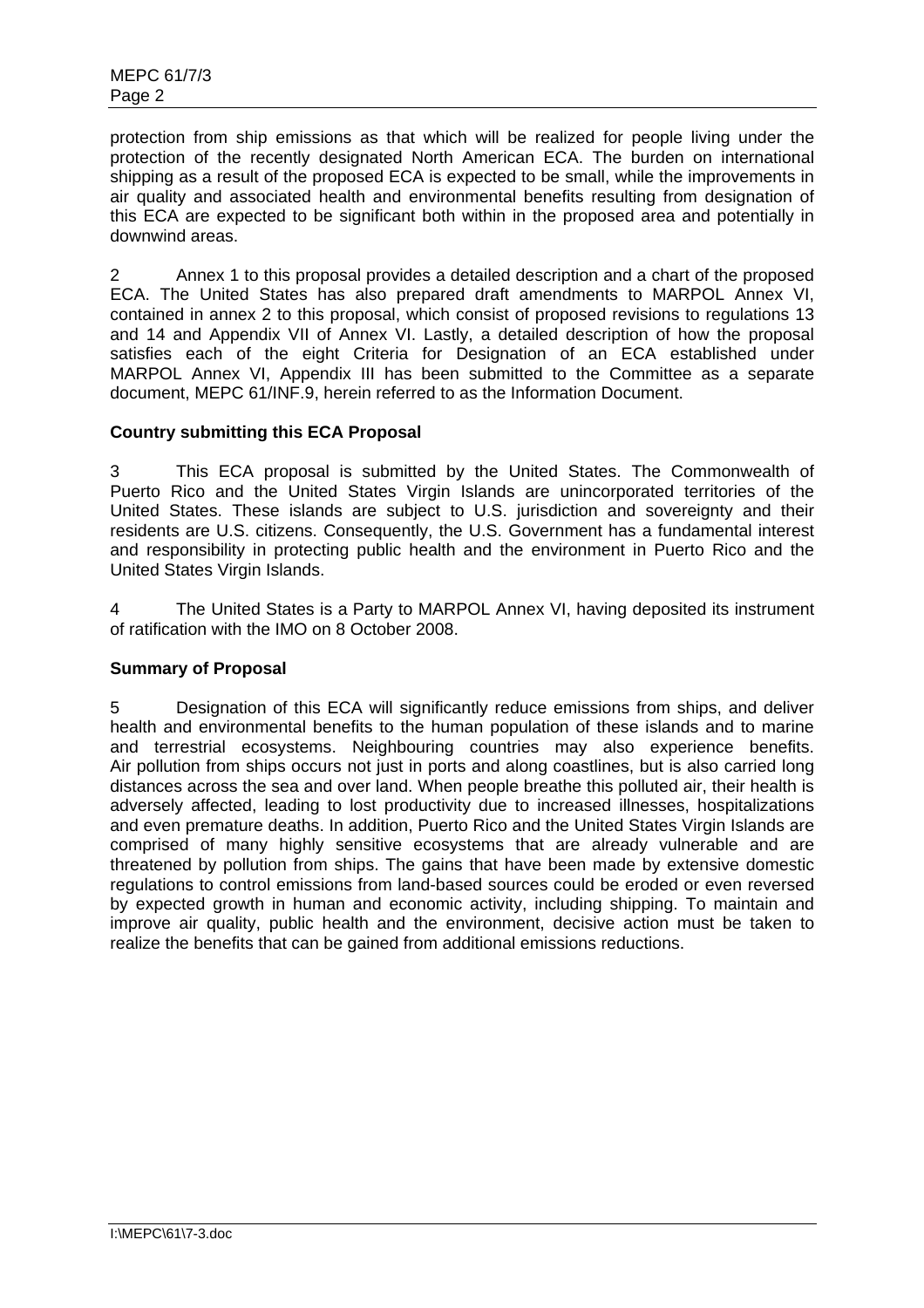6 The U.S. Federal Government has coordinated with territorial governments and affected stakeholders in proposing this ECA. This proposal takes into account the issues raised during those consultations and strives to minimize the impact on the shipping community, while achieving needed environmental protection. Action at the international level to reduce the impacts of shipping on air quality, human health and ecosystems through designation of this ECA will remove domestic pressures to consider unilateral regulatory actions to reduce ship emissions.

## *Description of Area*

7 The area proposed for ECA designation is illustrated in annex 1 and is described in more detail in section 2 of the Information Document. The size and shape of the ECA were determined as follows. Back trajectory modelling was used to evaluate the probability that offshore ship emissions impact selected onshore sites in Puerto Rico and the Virgin Islands. Then, to construct an emission control area that would be equally protective, on average, as the recently designated North American ECA, the boundaries of the proposed ECA were drawn to reflect similar spatial probabilities as the North American ECA.

8 The proposed area of the ECA includes waters adjacent to the coasts of the Commonwealth of Puerto Rico and the United States Virgin Islands. The northern and southern boundaries of the proposed area would extend roughly 50 nm and 40 nm, respectively, from the territorial sea baseline of the main island of Puerto Rico. The western edge of the proposed area would generally run north-south, about half way between the Puerto Rican island of Mona, and the west coast of the main island. The eastern edge of the proposed area would generally run north-south, but extend eastward through the area between the United States Virgin Islands and the British Virgin Islands and also eastward through the area between Saint Croix and Anguilla and Saint Kitts. The proposed ECA is bounded such that it does not extend into marine areas subject to the sovereignty, sovereign rights, or jurisdiction of any State other than the United States.

9 Puerto Rico and the United States Virgin Islands are a subset of a larger chain of islands located on the boundary of the Caribbean Sea and the Atlantic Ocean. There is considerable ship activity in all parts of this area. Therefore, we welcome the opportunity to coordinate with neighbouring countries with a view toward achieving additional ECA designations and the air quality benefits that would result across the Caribbean area.

## *Populations and Areas at Risk*

population density of about 440 people per square kilometre, second highest in the 10 Section 4 of the Information Document describes the populations and environmental areas at risk from the impacts of ship emissions. Millions of people and many important ecosystems in Puerto Rico and the United States Virgin Islands are deleteriously affected by emissions from ships today, and are at risk of additional harm in the future. These island territories are characterized by rough, hilly terrain with a tropical/subtropical climate. The main island of Puerto Rico is comprised of a coastal plain bisected by a chain of mountains. The United States Virgin Islands are volcanic in origin and mostly hilly to rugged and mountainous with little level land. Due to these characteristics, the populated areas of these islands tend to be near the coasts and highly urbanized. The population of the islands is about 4 million, of which about 40 per cent, or 1.6 million, are children and persons over the age of 65 who are particularly sensitive to air pollution. Puerto Rico has an average United States after New Jersey. Only 21 countries in the world have a higher population density. While the United States Virgin Islands has a smaller population, at about 109,000 people, its population density is about 360 people per square kilometre, ranking it 34th in the world.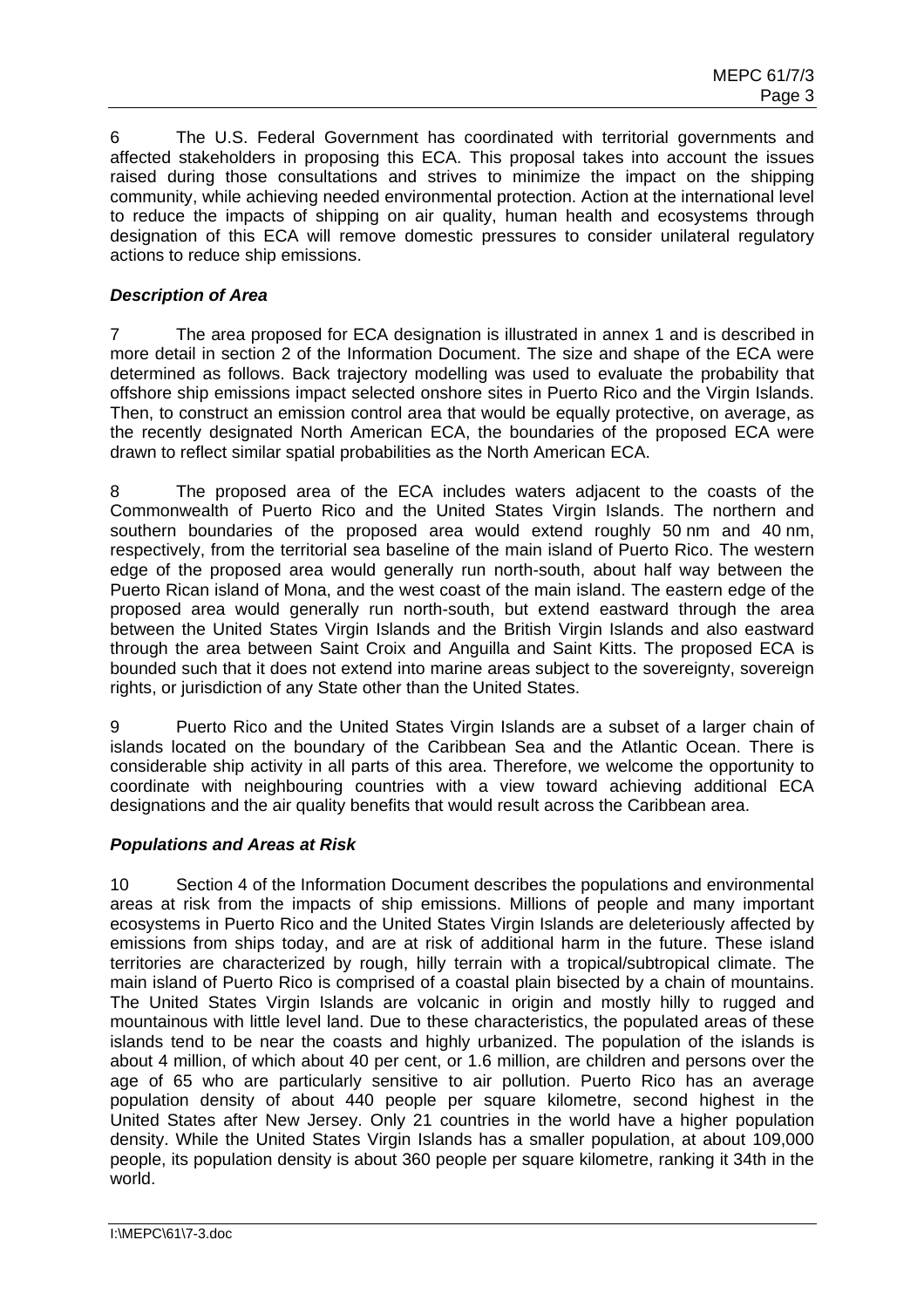11 The economies of both Puerto Rico and the United States Virgin Islands are highly dependent on marine transportation. Because of their lack of natural resources, these territories obtain raw materials as well as chemicals, machinery and equipment clothing, food, fish, and petroleum products from outside the islands. Finished goods including chemicals, electronics, apparel, medical equipment, and petroleum products (St. Croix is the location of one of the world's largest petroleum refineries) are mainly destined for the United States. Tourism is also an important economic sector. To handle these transactions, commercial and tourism ports are located throughout these islands. In addition, these islands are located in high transit areas, and ships voyaging to and from Europe, Africa and Asia through the Panama Canal as well as to other countries in the Caribbean and Americas operate in passages to the east and west of these islands. Thus, it is very clear that the dependency of the islands' economies on marine transportation in combination with the physical and human geography of the territories place these populations and environments at an elevated risk from ship-related pollution.

reducing ship emissions that contribute to sulphur and nitrogen deposition in both 12 In addition to impacts on human health, sensitive ecosystems are also at risk from ships' emissions. Deposition of nitrogen and sulphur compounds cause acidification in both terrestrial and aquatic ecosystems, including the acidification of coastal ocean waters by altering surface seawater chemistry. Ship emissions also contribute to the problem of excess nutrient enrichment and eutrophication that promotes increased growth of certain phytoplankton and other marine plants, which may lead to a shift in ecosystems. As such, emissions of  $NO<sub>x</sub>$ ,  $SO<sub>x</sub>$ , and PM from ships are of particular concern in Puerto Rico and United States Virgin Islands. These islands are comprised of many highly sensitive ecosystems including wetlands, estuaries, and extensive coral reef systems that are already vulnerable and threatened. Given the fragile ecosystems found throughout these islands, Puerto Rico and United States Virgin Islands is urgently needed to help reduce exposure to these pollutants.

# *Ships Contribution to Air Pollution and Environmental Problems*

13 In developing this proposal, the United States performed a comprehensive analysis to estimate the emissions from ships operating in the proposed ECA. Section 4 of the Information Document contains detailed emission inventories for Puerto Rico and the United States Virgin Islands and the contribution of ship emissions to those inventories. This analysis shows that ships currently contribute about 37 per cent, 36 per cent, and 26 per cent of anthropogenic (man-made)  $NO<sub>x</sub>$ ,  $SO<sub>x</sub>$ , and  $PM<sub>2.5</sub>$ , respectively, within the proposed ECA.

14 To determine the extent to which ship emissions reach populated areas or sensitive ecosystems, the United States performed back trajectory analyses described in section 5 of the Information Document. This trajectory modelling allows one to simulate the paths that  $NO<sub>x</sub>$  SO<sub>x</sub> or PM take after they are emitted from a ship and estimate the probability that offshore ship emissions, including emissions both inside and outside the area of the proposed ECA, impact onshore sites in Puerto Rico and the United States Virgin Islands. This analysis shows that in addition to exposure to ship emissions from ships operating in local ports, populations of these islands are also exposed to emissions from ships operating offshore, far beyond the boundaries of the proposed ECA. These port and offshore emissions affect virtually all people living in Puerto Rico and the United States Virgin Islands.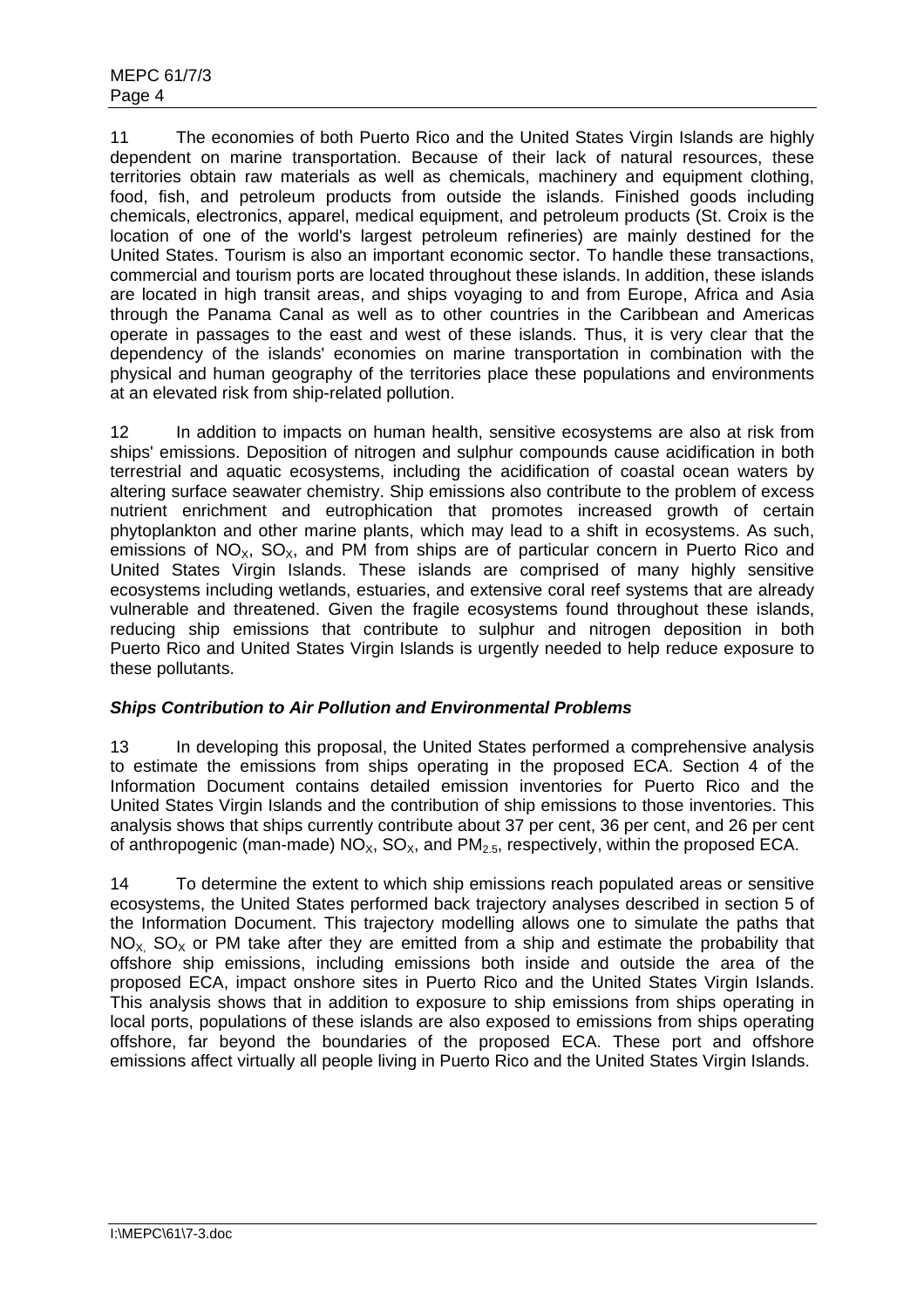15 Section 5 of the Information Document also discusses the human health and environmental impacts of these ship emissions for Puerto Rico and the United States Virgin Islands. Air pollutants, such as  $NO<sub>x</sub>$ ,  $SO<sub>x</sub>$ , and PM, travel far from the ships operating in the proposed area. Under certain conditions,  $NO<sub>x</sub>$  molecules react to form ground-level ozone, and  $NO<sub>x</sub>$  molecules and  $SO<sub>x</sub>$  molecules can react to form very small particles, known as PM<sub>2.5</sub>.<sup>1</sup> Reductions in ambient concentrations of PM<sub>2.5</sub> and ground-level ozone, through the establishment of the proposed ECA, would result in important health benefits for people in Puerto Rico and the United States Virgin Islands in terms of respiratory and cardiovascular impacts, including premature mortality, reduced hospitalizations, and reduced low-activity days. Reducing ship emissions will also help populations afflicted with asthma. There are well established links between  $NO_x$ ,  $SO_x$ , ozone and PM exposure and asthma, and the asthma mortality rate in Puerto Rico is 2.5 times higher than the rate in the continental United States.

16 Section 5 of the Information Document also describes the damage to sensitive ecosystems that is attributable to emissions from ships. A variety of ecosystems can be sensitive to, and harmed by different pollutants, including nitrogen nutrient loading and acidification. The sulphate wet deposition levels recorded in Puerto Rico are comparable to the wet deposition levels in many areas of the United States for which the North American ECA was established. Based on the United States understanding of the sources of that sulphur, and the similarities to source inventories in other parts of the United States, much of the atmospheric wet deposition originates from ships. The sensitivity of an ecosystem to acidification depends on the ability of the soils to neutralize (or buffer) the deposited acidic pollutants formed from  $SO_x$  and  $NO_x$ . Differences in soil buffering capacity are an important reason why some areas that receive acid precipitation show a lot of damage, while other areas do not appear to be harmed at all. Improving ship emissions from current performance to ECA standards will significantly reduce the amount of sulphur and nitrogen deposition in sensitive ecosystems.

local inventories of  $NO_x$ .  $SO_x$  and  $PM_{2.5}$  in 2020 by approximately 10,000, 28,000 and the environment that is caused by ship emissions and will help Puerto Rico and the 17 Reducing ship emissions from today's performance to ECA standards will reduce and 3,000 metric tonnes, respectively. The emission reductions that will occur as a result of applying ECA controls in the proposed area will help reduce the damage to human health United States Virgin Islands achieve and maintain healthier ambient air quality. Designating this ECA will help areas of environmental and ecological significance begin to recover their natural balance.

## *Ship Traffic and Meteorological Conditions*

18 As described above and in section 6 of the Information Document, the economies of Puerto Rico and the United States Virgin Islands are highly dependent on marine transportation. Section 7 of the Information Document illustrates ship activity in the area and shows that this traffic is substantial. Commercial and tourist ports are located throughout these islands. In addition, there is a high degree of ship activity around Puerto Rico and the United States Virgin Islands, both from ships that enter Puerto Rican ports and those that travel around the islands on their way to or from the Panama Canal and the Americas.

 $PM<sub>2.5</sub>$  is defined as Particulate Matter with aerodynamic diameter less than 2.5 micrometres. 1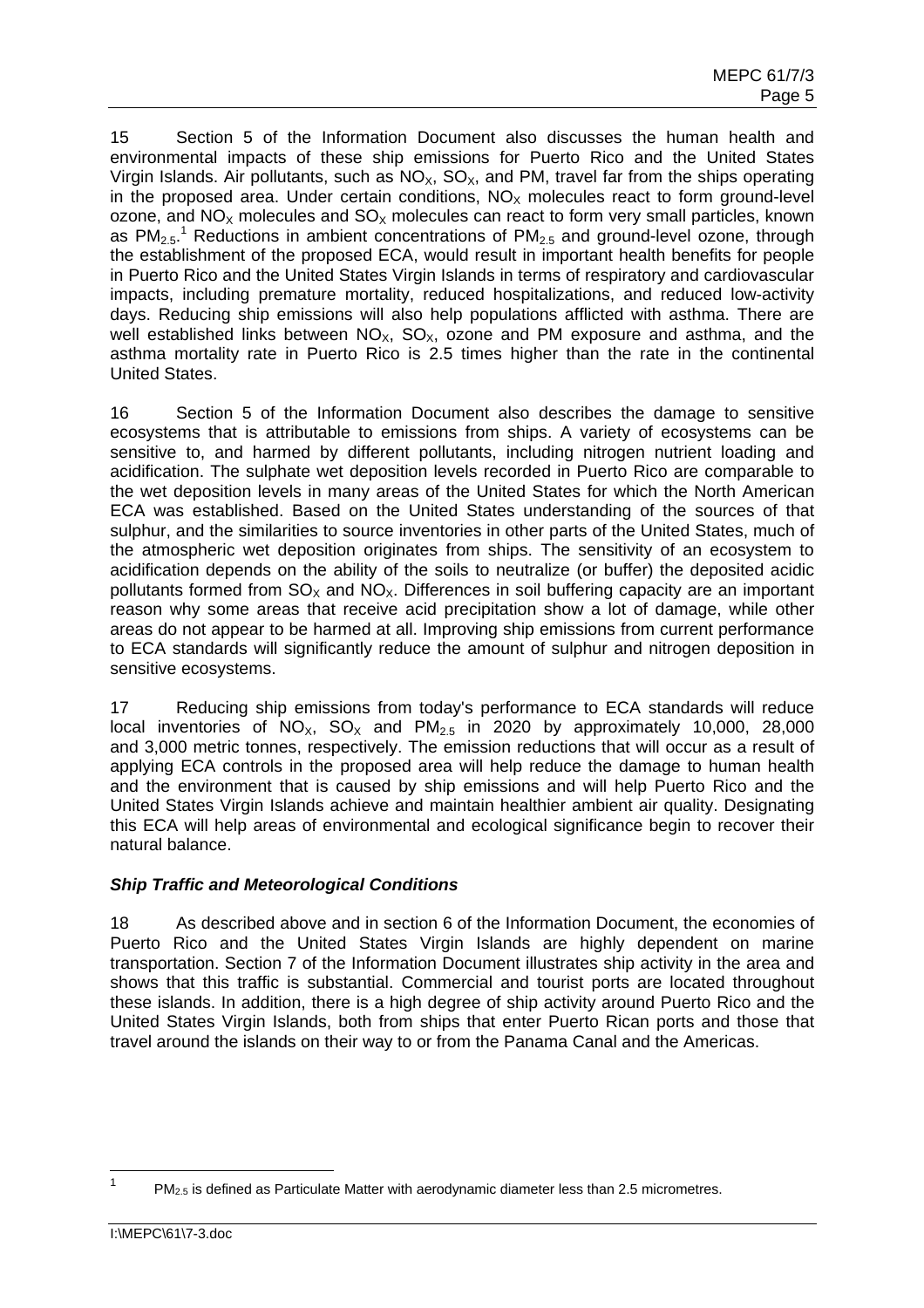19 During the time from being emitted into and removed from the air, pollutants can be transported hundreds of nautical miles over the ocean. Meteorological conditions around Puerto Rico and the United States Virgin Islands ensure that a significant portion of at-sea emissions, and the resulting pollution formed in the atmosphere, is transported to land. Wind patterns commonly observed in the area of Puerto Rico and the United States Virgin Islands are mainly east to west. However, as described in section 6 of the Information Document, meteorological evidence for coastal cities shows that they receive offshore emissions transported by wind from varying directions, although at different intensities. Ultimately, as there is shipping activity on all sides of Puerto Rico and the United States Virgin Islands and regardless of which location is considered, there is a high potential for ship emissions to affect air pollution over land on these islands.

# *Land-based Emissions Controls*

20 Because the Commonwealth of Puerto Rico and the United States Virgin Islands are unincorporated U.S. territories, federal air pollution regulations also apply to them. As a result, emissions of  $NO_x$ ,  $SO_x$ , PM and other air pollutants from a wide range of industrial, commercial and transportation activities are already controlled. Regulated land-based sources include large and small manufacturing plants, smelting and refining facilities, paper mills, chemical and pharmaceutical companies; and combustion sources at factories and power plants such as boilers, turbines, and engines. Transportation sources subject to stringent exhaust emissions restrictions and fuel quality standards include automobiles, trucks, buses and domestic commercial and recreational watercraft.

21 Significant emission reductions of  $NO_x$ ,  $SO_x$  and PM have been achieved via performance standards for new combustion sources and other industrial processes, and via engine and fuel standards for mobile sources. The most significant source categories have applied advanced emission control technology where feasible, which can reduce emissions by over 90 per cent. In comparison, ship emissions are high because they are not required to use advanced technology emission controls or clean fuels. As a result, the relative contribution of ships to local air inventories is high and is expected to become larger in the future, due to both growths in ship activity levels and to continuing decreases in emissions from other sources.

# *Estimated Costs*

22 As presented in section 8 of the Information Document, the costs of implementing and complying with the proposed ECA are expected to be small both absolutely and compared to the costs of achieving similar emissions reductions through additional controls on land-based sources. The U.S. Government estimates the total costs of improving ship emissions from current performance to ECA standards in the proposed area will be approximately \$70 million.

23 The estimated cost-effectiveness of the proposed ECA in 2020 is \$600 per tonne of  $NO<sub>X</sub>$  removed, \$11,000 per tonne of PM<sub>2.5</sub> removed, and \$1,100 per tonne of SO<sub>x</sub> removed. This compares favourably to the cost effectiveness of land-based programmes in the United States, which range from \$200 to over \$12,000 per tonne of  $NO<sub>x</sub>$  reduced, from \$2,000 to over \$50,000 per tonne of PM reduced, and from \$200 to \$6,000 per tonne of  $SO_\chi$  reduced.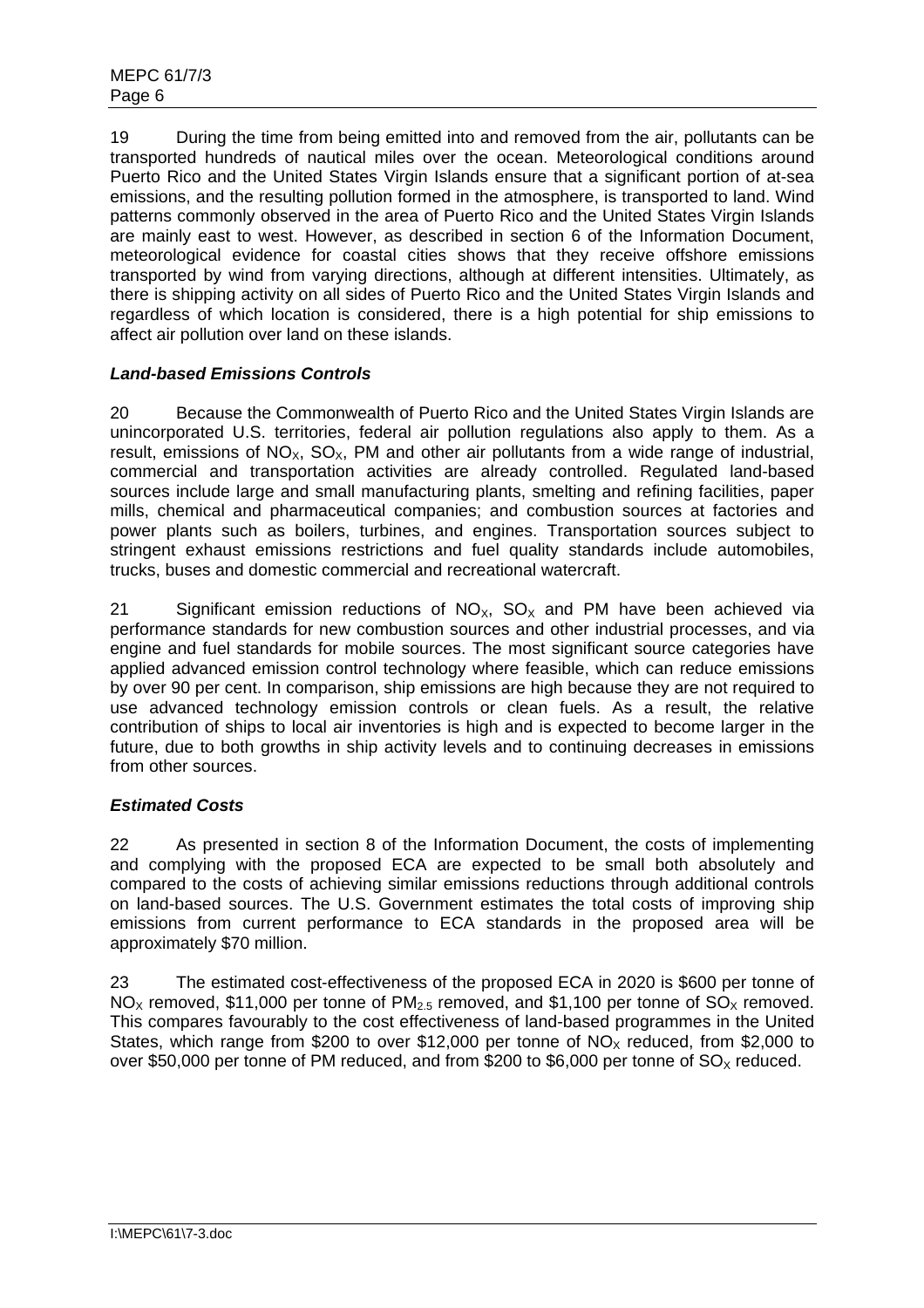current performance to ECA standards would increase the cost of shipping a 24 The economic impacts of complying with the programme on ships engaged in international trade are expected to be modest. With regard to container ships, improving from twenty-foot-equivalent container by about US\$0.33 to US\$1.35 depending on the size of the ship and the length of the route. This represents an increase of less than one per cent in the cost of shipping a 20-foot container. Shipowners are expected to pass all or nearly all costs on to the purchasers of marine transportation services in the form of higher container rates. The increased costs would ultimately be passed on in the form of slightly higher prices for the goods being shipped. The price impacts on oil tanker services are also expected to be small, with a price impact of less than US\$0.01 per barrel. With regard to cruise ships, the United States estimate that the price impacts of the proposed ECA on a large cruise ship that travels from the United States East Coast throughout the Caribbean may be \$0.40 per passenger per day; this represents a less than one per cent increase in the price of the cruise. The estimated price impacts on a medium-sized cruise ship that operates a route between the United States and Puerto Rico will be approximately US\$0.60 per passenger per day for a 5-day cruise; this represents a less than one per cent increase in the price of the cruise. The impacts on a small cruise ship that spends nearly one-quarter of the time in the proposed ECA is estimated to be approximately US\$1.30 per passenger per day for an 8-day cruise; this represents a less than one per cent increase in the price of the cruise.

### **Conclusion**

outcomes and ecosystem damage in the Commonwealth of Puerto Rico and the 25 Ship emissions contribute significantly to air pollution, adverse human health United States Virgin Islands. Adoption of the proposed ECA will dramatically reduce these effects and improve public health and the environment in the proposed area. Puerto Rico and the United States Virgin Islands have already implemented stringent emission controls on land-based sources of air pollution, and applying similar controls to vessels engaged in international shipping will achieve substantial benefits at comparable, and reasonable, costs. More broadly, adoption of the proposed ECA will further demonstrate the effectiveness of the regional control provisions contained in MARPOL Annex VI toward helping countries achieve their important human health and environmental goals through the application of stringent marine engine emission and fuel sulphur controls.

## **Action requested of the Committee**

26 The Committee is invited to consider the information presented in this document and its annexes and approve the proposed Emission Control Area, as described, for the control of NO<sub>x</sub>, SO<sub>x</sub> and PM, with a view to adoption, at MEPC 62, of amendments to regulations 13.6 and 14.3, as shown in annex 2, to formally designate a new Emission Control Area under MARPOL Annex VI.

\*\*\*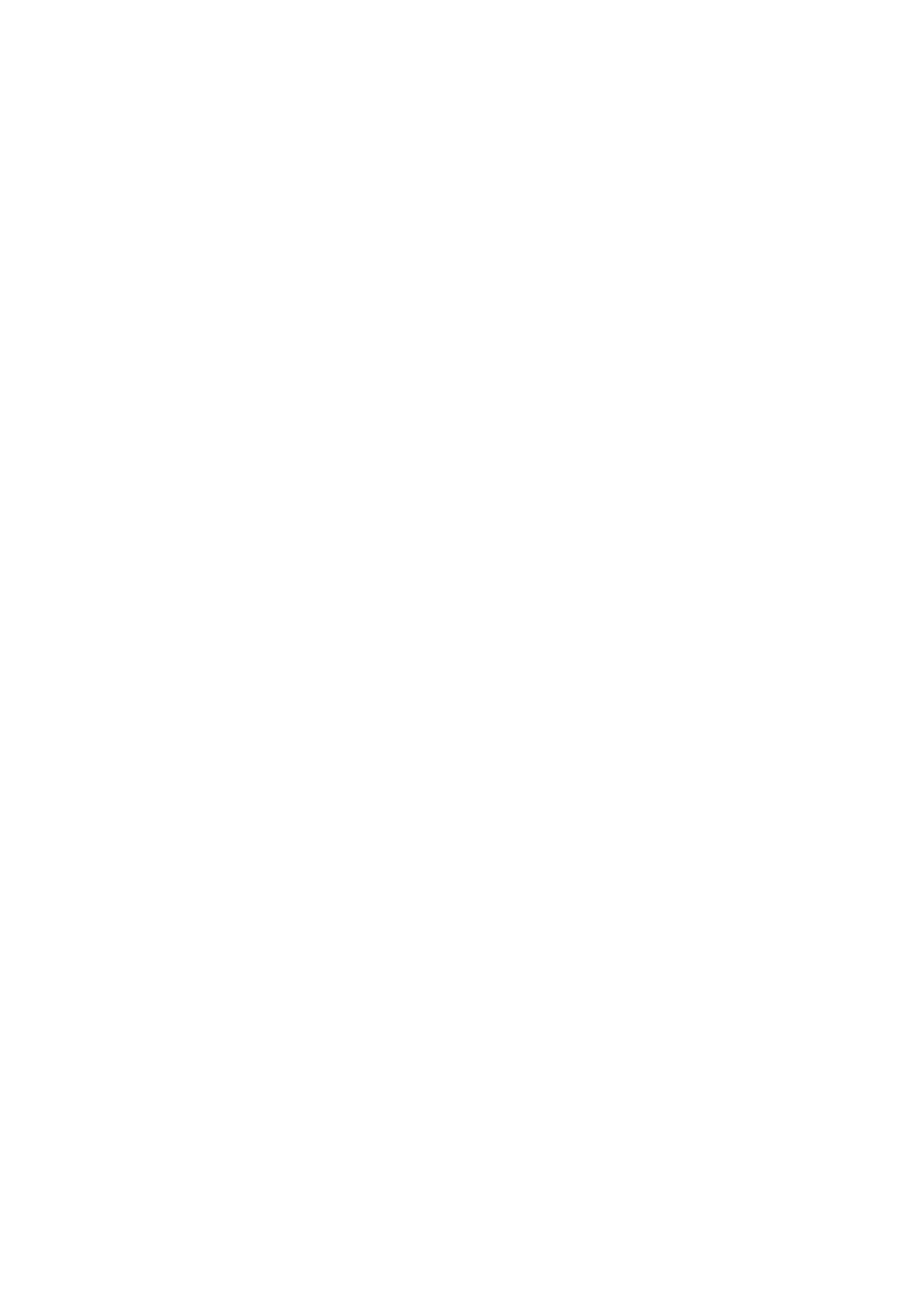## **ANNEX 1**

### **DETAILED DESCRIPTION OF AREA PROPOSED FOR ECA DESIGNATION**

1 The area proposed for ECA designation is illustrated in Figure 1. This area is located in the Caribbean Sea and consists of waters surrounding the islands of the Commonwealth of Puerto Rico and the United States Virgin Islands. In addition, the draft regulatory text found in annex 2 to this proposal includes the full set of coordinates delineating the proposed area.



**Figure 1 – Area Proposed for ECA Designation** 

2 Overall, the area of the proposed ECA reflects the geographic nature of the included islands, which are generally arranged on a west-east axis. The proposed ECA would not extend into marine areas subject to the sovereignty, sovereign rights, or jurisdiction of any State other than the United States.

3 The western edge of the proposed area would generally run north-south to the east of the Mona Passage, 12 or more nautical miles from the west coast of the main island. This boundary excludes the Puerto Rican islands of Mona and Monito, which are nature preserves that lie between the main island of Puerto Rico and the Dominican Republic. The choice of this boundary attempts to strike a balance between emission reduction benefits for the population and environment of Puerto Rico and the safety of ships operating in the Mona Passage. As proposed, this boundary should have minimal impacts on ships operating in the area.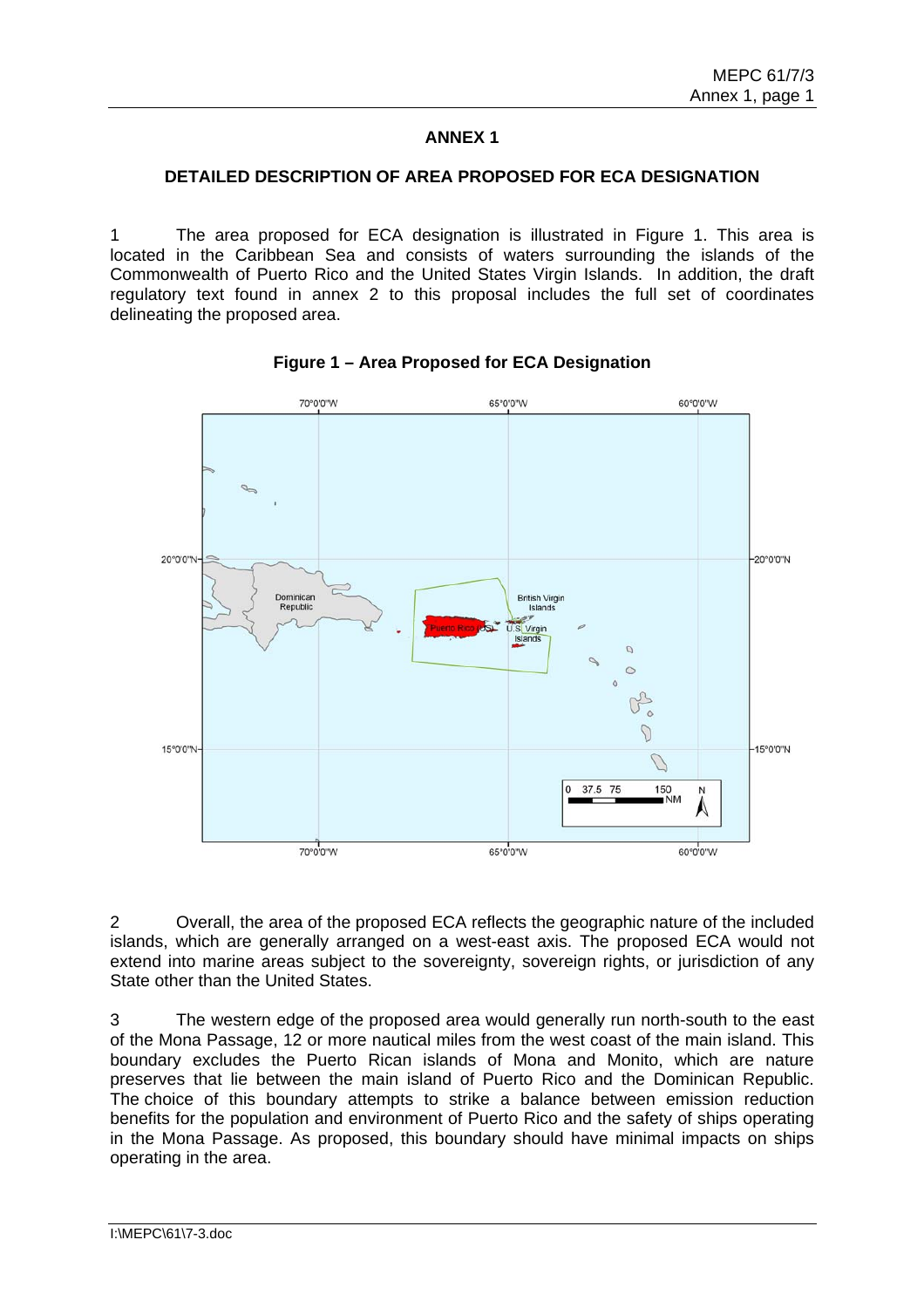extend eastward through the area between the United States Virgin Islands and the 4 The eastern edge of the proposed area would generally run north-south, but also British Virgin Islands as well as eastward toward the area between Saint Croix and Anguilla and Saint Kitts. To the east, the proposed ECA is bounded such that it does not extend into marine areas subject to the sovereignty, sovereign rights, or jurisdiction of any State other than the United States.

5 The northern edge of the proposed area would extend about 50 nm from the territorial sea baselines of Puerto Rico and the United States Virgin Islands.

6 The southern edge of the proposed area would extend about 40 nm from the territorial sea baselines of Puerto Rico and the United States Virgin Islands.

7 The size and shape of the ECA were determined using the information presented in this annex. Specifically, back trajectory modelling was used to evaluate the probability that offshore ship emissions impact selected onshore sites in Puerto Rico and the Virgin Islands (see section 5.3.1 of the Information Document). Then, to construct an emission control area that would be equally protective, on average, as the recently designated North American ECA, the boundaries of the proposed ECA were drawn to reflect similar spatial probabilities as the North American ECA.

\*\*\*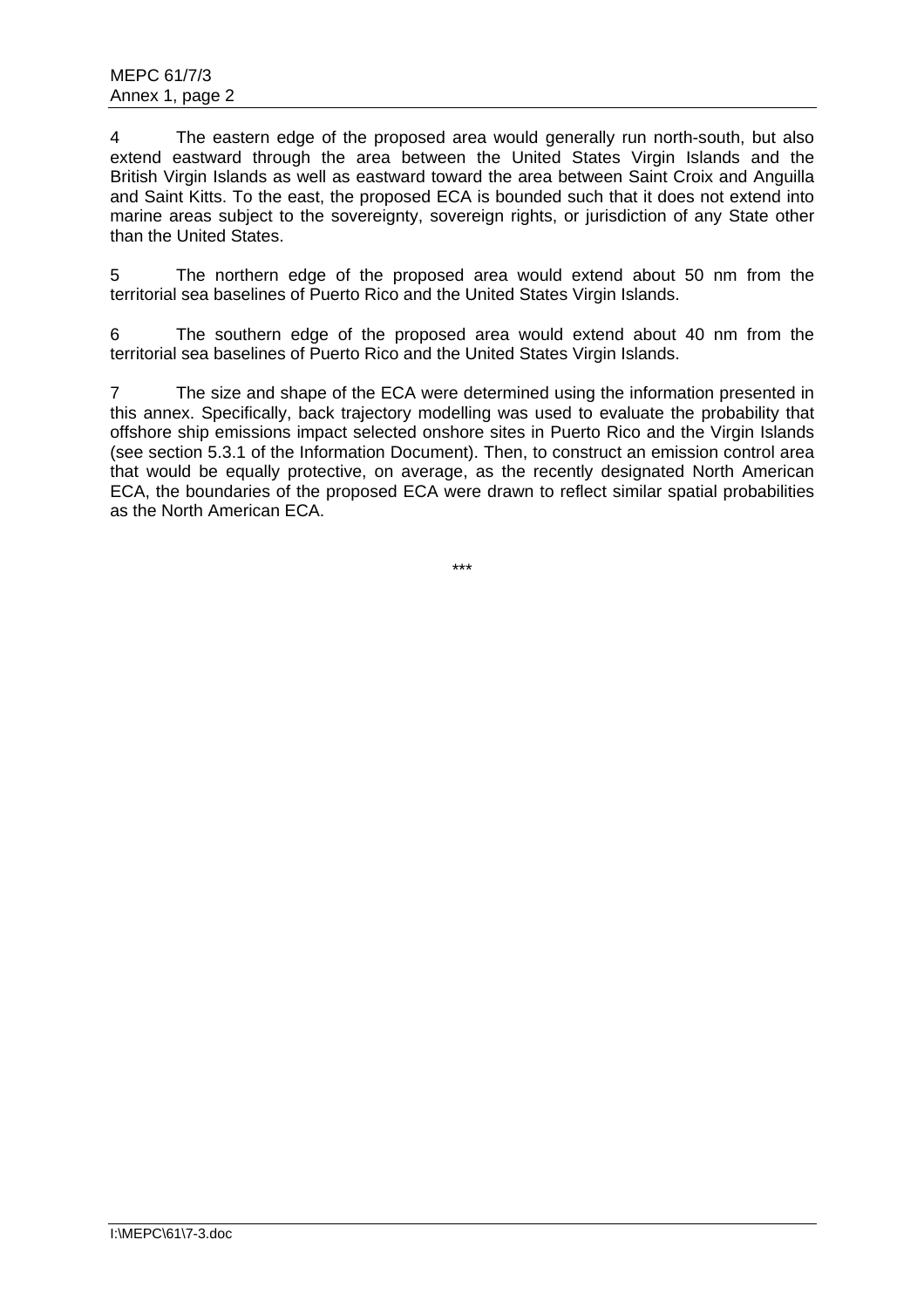### **ANNEX 2**

## **PROPOSED AMENDMENTS TO REGULATIONS 13 AND 14 AND APPENDIX VII IMPLEMENTING THE PROPOSED EMISSION CONTROL AREA**

- 1 Paragraph 6 of regulation 13 is amended as follows:
	- "6 For the purpose of this regulation, emission control areas shall be:
	- .1 the North American area, which means the area described by the coordinates provided in Appendix VII to this annex;
	- 2 the United States Caribbean<sup>2</sup> sea area, which means the area described by the coordinates provided in Appendix VII to this annex; and
	- .3 any other sea area, including any port area, designated by the Organization in accordance with the criteria and procedures set forth in Appendix III to this annex."
- 2 Paragraph 3 of regulation 14 is amended as follows:
	- "3 For the purpose of this regulation, emission control areas shall include:
	- .1 the Baltic Sea area as defined in regulation 1.11.2 of Annex I and the North Sea as defined in regulation 5(a)(f) of Annex V;
	- .2 the North American area as described by the coordinates provided in Appendix VII to this annex;
	- .3 the United States Caribbean sea area as described by the coordinates provided in Appendix VII to this annex; and
	- .4 any other sea area, including any port area, designated by the Organization in accordance with the criteria and procedures set forth in Appendix III to this annex."
- 3 Appendix VII is revised as follows:

#### "*Appendix VII*

# **(regulation 13.6 and regulation 14.3) North American Emission Control Areas**

- .1 The boundaries of emission control areas designated under regulations 13.6 and 14.3, other than the Baltic Sea and the North Sea areas, are set forth in this appendix.
- .2 The North American area comprises:
	- .1 …
	- .2 …
	- .3 …

 $\overline{2}$ The proposed term "U.S. Caribbean" includes only waters adjacent to the United States.